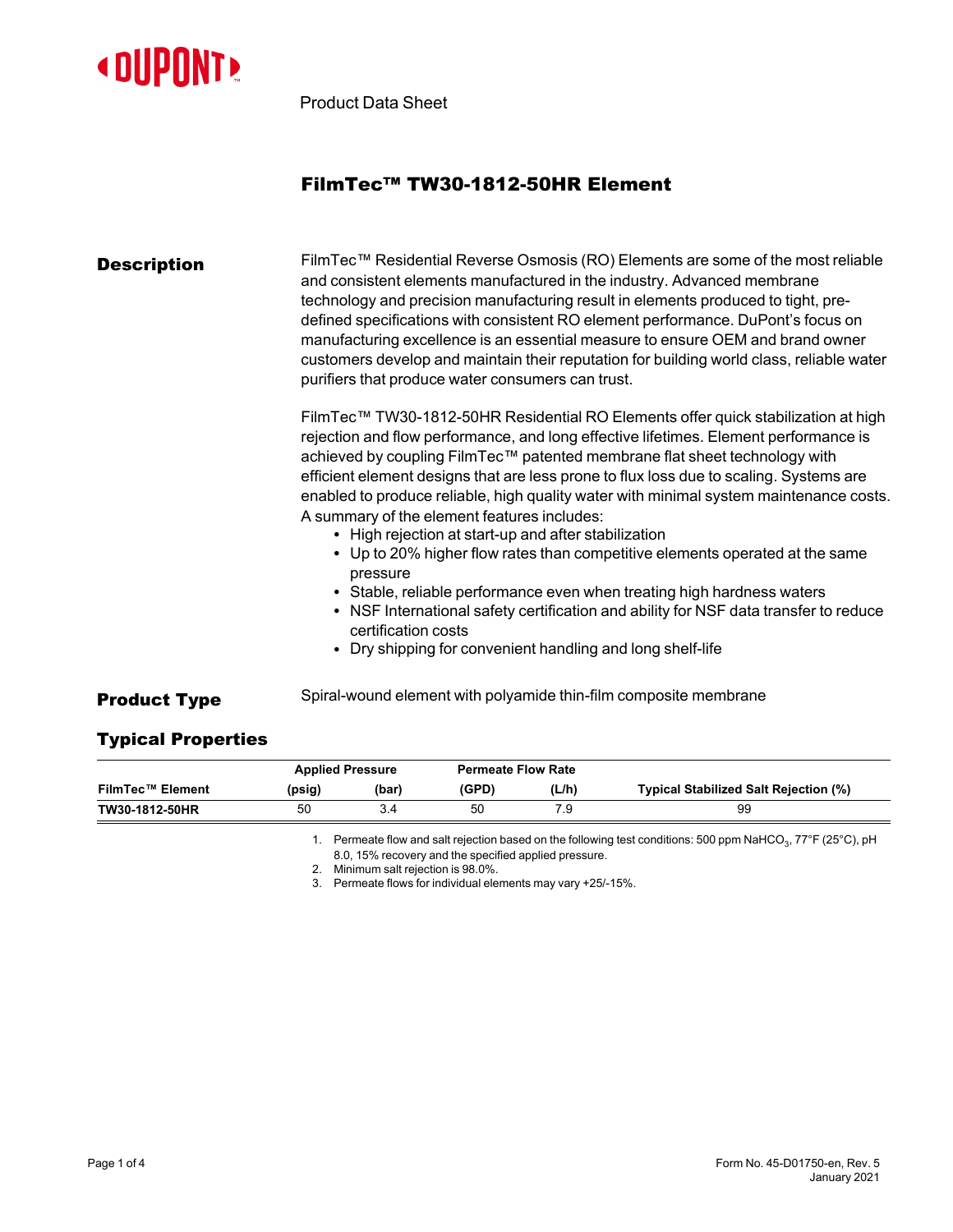# Element **Dimensions** B



| <b>FilmTec™ Element</b> | (in.) | (mm) | (in.) | (mm) | (in.) | (mm) | (in.) | (mm  | (in., | (mm) |  |
|-------------------------|-------|------|-------|------|-------|------|-------|------|-------|------|--|
| TW30-1812-50HR          | 1.74  | 298  | 0.875 | 22.2 | 0.68  |      | .75   | 44.5 | 9.4   | 239  |  |

1. TW30-1812 Residential Elements seal at a standard 2.0 inch – 2.05 inch I.D. within pressure vessels

#### **Figure 1: Impact of Pressure on Target Figure 2: Impact of Temperature on Target Permeate Flow Permeate Flow**



### Operating and Cleaning Limits

| Maximum Operating Temperature <sup>a</sup> | $113^{\circ}F(45^{\circ}C)$ |
|--------------------------------------------|-----------------------------|
| <b>Maximum Operating Pressure</b>          | 150 psig (10 bar)           |
| Maximum Feed Flow Rate                     | 2.0 gpm (7.6 lpm)           |
| pH Range, Continuous Operation             | $2 - 11$                    |
| Maximum Feed Silt Density Index (SDI)      | SDI <sub>5</sub>            |
| Free Chlorine Tolerance b                  | $< 0.1$ ppm                 |

a. Maximum temperature for continuous operation above pH 10 is 95°F (35°C).

b. Under certain conditions, the presence of free chlorine and other oxidizing agents will cause premature membrane failure. Since oxidation damage is not covered under warranty, DuPont Water Solutions recommends removing residual free chlorine by pretreatment prior to membrane exposure. Please refer to [Dechlorinating](https://www.dupont.com/content/dam/dupont/amer/us/en/water-solutions/public/documents/en/RO-NF-FilmTec-Chlorination-Dechlorination-Manual-Exc-45-D01569-en.pdf) Feedwater (Form No. 45-D01569-en) for more information.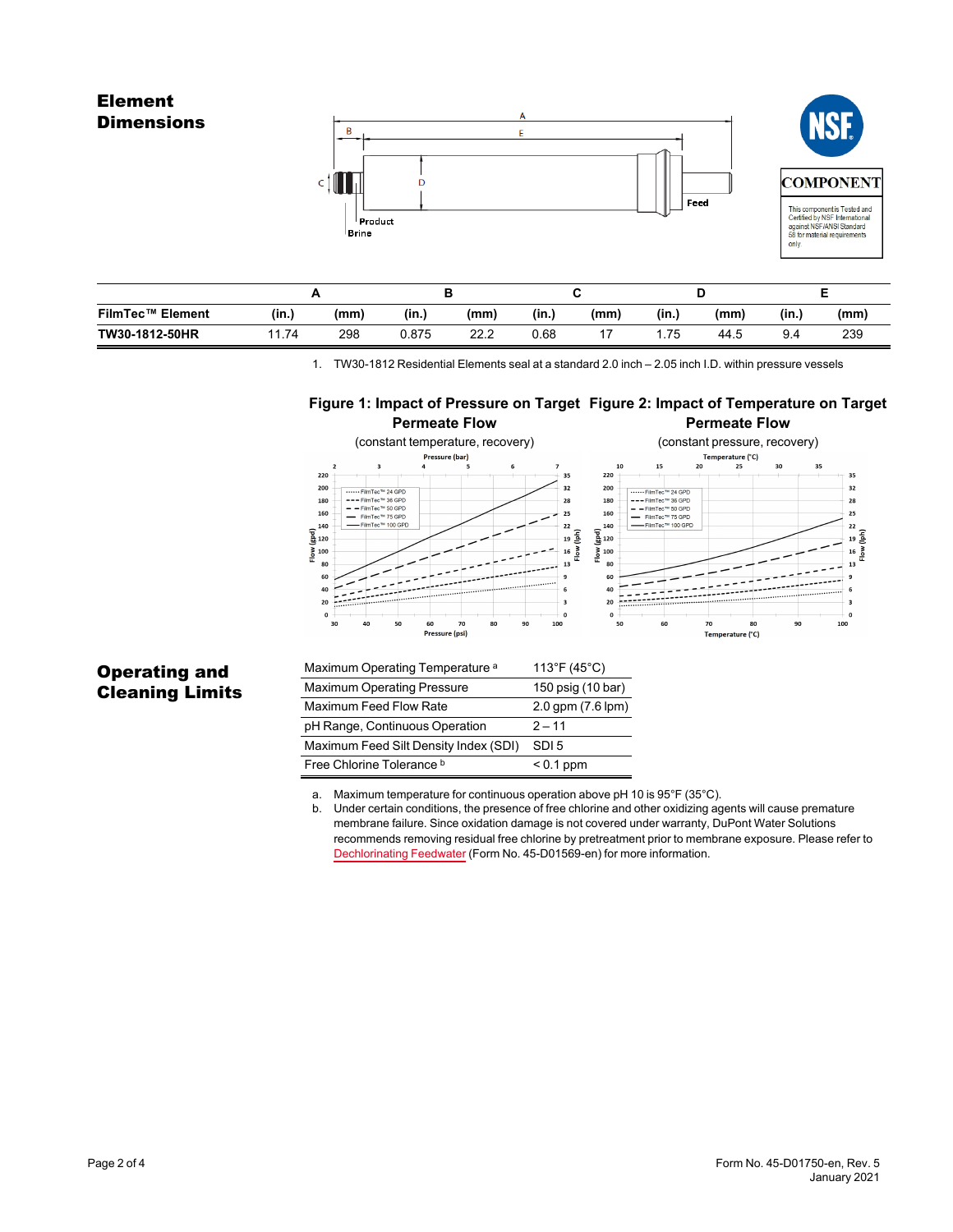| <b>Additional</b><br>Important<br><b>Information</b> | • Keep elements moist at all times after initial wetting.<br>• To ease installation, it is recommended to use a lubricant safe for indirect water<br>contact on all seals. Potential options include water, glycerin based lubricants, and<br>Molykote <sup>®</sup> 111 Compound.<br>• Rotate the element about a quarter turn to ease installation and removal of the<br>element. Ensure good interface between the o-rings and brine seal with their<br>connection surfaces.<br>• FilmTec™ Residential RO Elements may be covered under the FilmTec™<br>Residential Element(s) Limited Warranty (Form No. 45-D00982-en). Contact a<br>DuPont representative for more information.<br>If operating limits and guidelines given in this Product Information Bulletin are not |
|------------------------------------------------------|------------------------------------------------------------------------------------------------------------------------------------------------------------------------------------------------------------------------------------------------------------------------------------------------------------------------------------------------------------------------------------------------------------------------------------------------------------------------------------------------------------------------------------------------------------------------------------------------------------------------------------------------------------------------------------------------------------------------------------------------------------------------------|
|                                                      | strictly followed, the Limited Warranty will be null and void.                                                                                                                                                                                                                                                                                                                                                                                                                                                                                                                                                                                                                                                                                                               |
| <b>Storage</b>                                       | Refer to Storage and Shipping of New FilmTec™ Elements (Form No. 45-D01633-en)<br>for further information.                                                                                                                                                                                                                                                                                                                                                                                                                                                                                                                                                                                                                                                                   |
| <b>Product</b><br><b>Stewardship</b>                 | DuPont has a fundamental concern for all who make, distribute, and use its products, and<br>for the environment in which we live. This concern is the basis for our product stewardship<br>philosophy by which we assess the safety, health, and environmental information on our<br>products and then take appropriate steps to protect employee and public health and our<br>environment. The success of our product stewardship program rests with each and every<br>individual involved with DuPont products-from the initial concept and research, to<br>manufacture, use, sale, disposal, and recycle of each product.                                                                                                                                                 |
| <b>Customer Notice</b>                               | DuPont strongly encourages its customers to review both their manufacturing processes<br>and their applications of DuPont products from the standpoint of human health and<br>environmental quality to ensure that DuPont products are not used in ways for which they<br>are not intended or tested. DuPont personnel are available to answer your questions and to<br>provide reasonable technical support. DuPont product literature, including safety data<br>sheets, should be consulted prior to use of DuPont products. Current safety data sheets are<br>available from DuPont.                                                                                                                                                                                      |
|                                                      | Please be aware of the following:<br>• The use of this product in and of itself does not necessarily guarantee the removal of<br>cysts and pathogens from water. Effective cyst and pathogen reduction is<br>dependent on the complete system design and on the operation and maintenance<br>of the system.<br>• Permeate obtained from the first hour of operation should be discarded.                                                                                                                                                                                                                                                                                                                                                                                     |
| <b>Regulatory Note</b>                               | These products may be subject to drinking water application restrictions in some countries;<br>please check the application status before use and sale.                                                                                                                                                                                                                                                                                                                                                                                                                                                                                                                                                                                                                      |